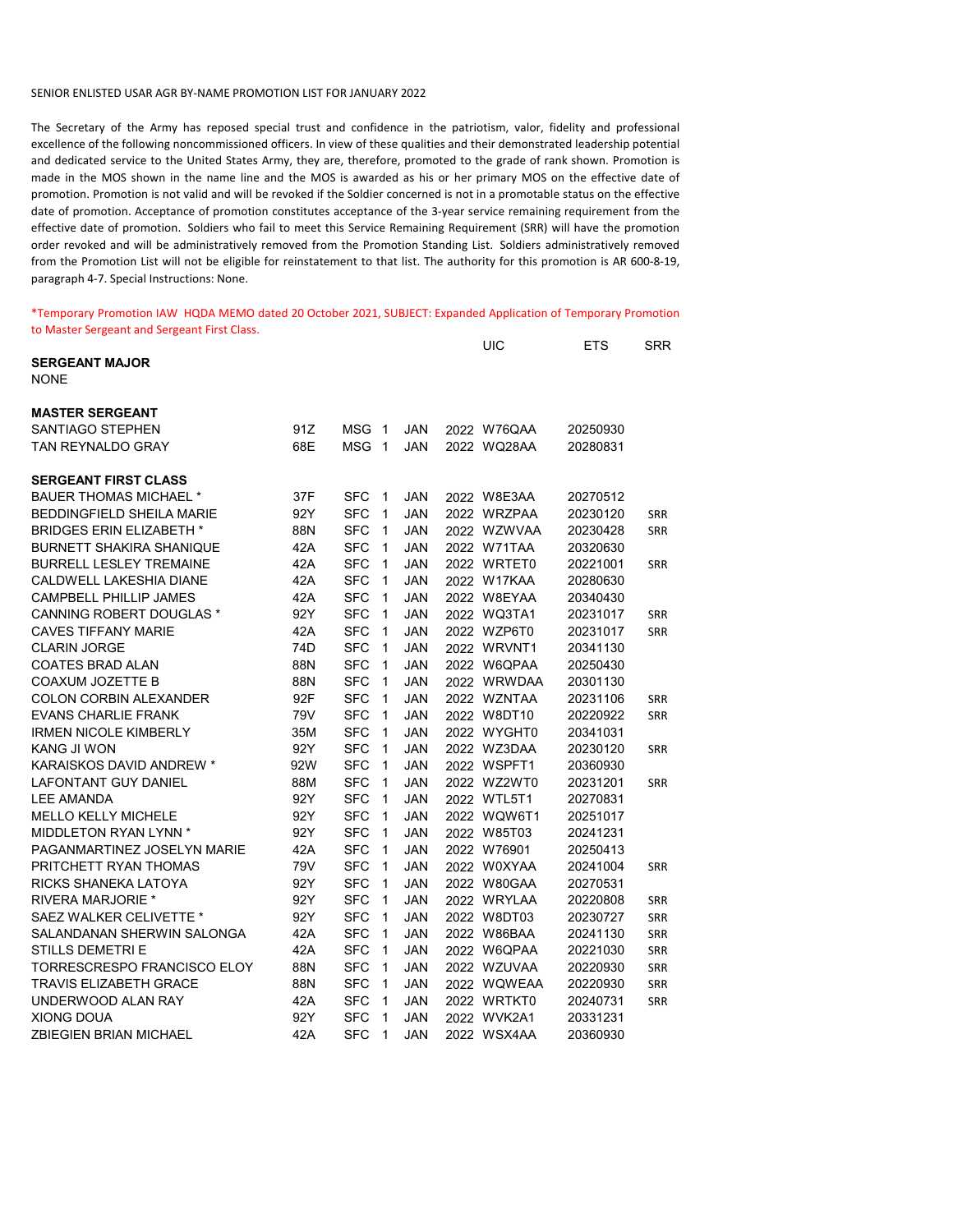## AGR SFC PROMOTION SEQUENCE REPORT FOR MONTH: 202201

 $\blacksquare$ 

| FY21 SSG EVAL FQ LIST (202102) |            |                     |    |
|--------------------------------|------------|---------------------|----|
|                                | <b>MOS</b> | PROMOTIONS THRU OML |    |
| 11B                            |            | 0                   | 0  |
| 12B                            |            | 0                   | 0  |
| 12C                            |            | 0                   | 0  |
| 12H                            |            | 0                   | 0  |
| <b>12N</b>                     |            | 0                   | 0  |
| 15P                            |            | 0                   | 0  |
| 15T                            |            | 0                   | 0  |
| 15U                            |            | 0                   | 0  |
| 17E                            |            | 0                   | 0  |
| 19D                            |            | 0                   | 0  |
| 19K                            |            | 0                   | 0  |
| 25B                            |            | 0                   | 0  |
| 25N                            |            | 0                   | 0  |
| <b>25S</b>                     |            | 0                   | 0  |
| <b>25U</b>                     |            | 0                   | 0  |
| 25W                            |            | 0                   | 0  |
| 25Z                            |            | 0                   | 0  |
| 27D                            |            | 0                   | 0  |
| 31B                            |            | 0                   | 0  |
| 31E                            |            | 0                   | 0  |
| 35F                            |            | 0                   | 0  |
| 35G                            |            | 0                   | 0  |
| 35L                            |            | 0                   | 0  |
| 35M                            |            | $\mathbf{1}$        | 5  |
| 36B                            |            | 0                   | 0  |
| 37F                            |            | $\mathbf{1}$        | 17 |
| 38B                            |            | 0                   | 0  |
| 42A                            |            | 10                  | 94 |
| 46Z                            |            | 0                   | 0  |
| 56M                            |            | 0                   | 0  |
| 68A                            |            | 0                   | 0  |
| 68C                            |            | 0                   | 0  |
| 68D                            |            | 0                   | 0  |
| 68E                            |            | 0                   | 0  |
| 68J                            |            | 0                   | 0  |
| 68R                            |            | 0                   | 0  |
| 68W                            |            | 0                   | 0  |
| 74D                            |            | $\mathbf 1$         | 8  |
| 79R                            |            | 0                   | 0  |
| 79V                            |            | $\overline{2}$      | 45 |
| 88H                            |            | 0                   | 0  |
| <b>88K</b>                     |            | 0                   | 0  |
| 88L                            |            | 0                   | 0  |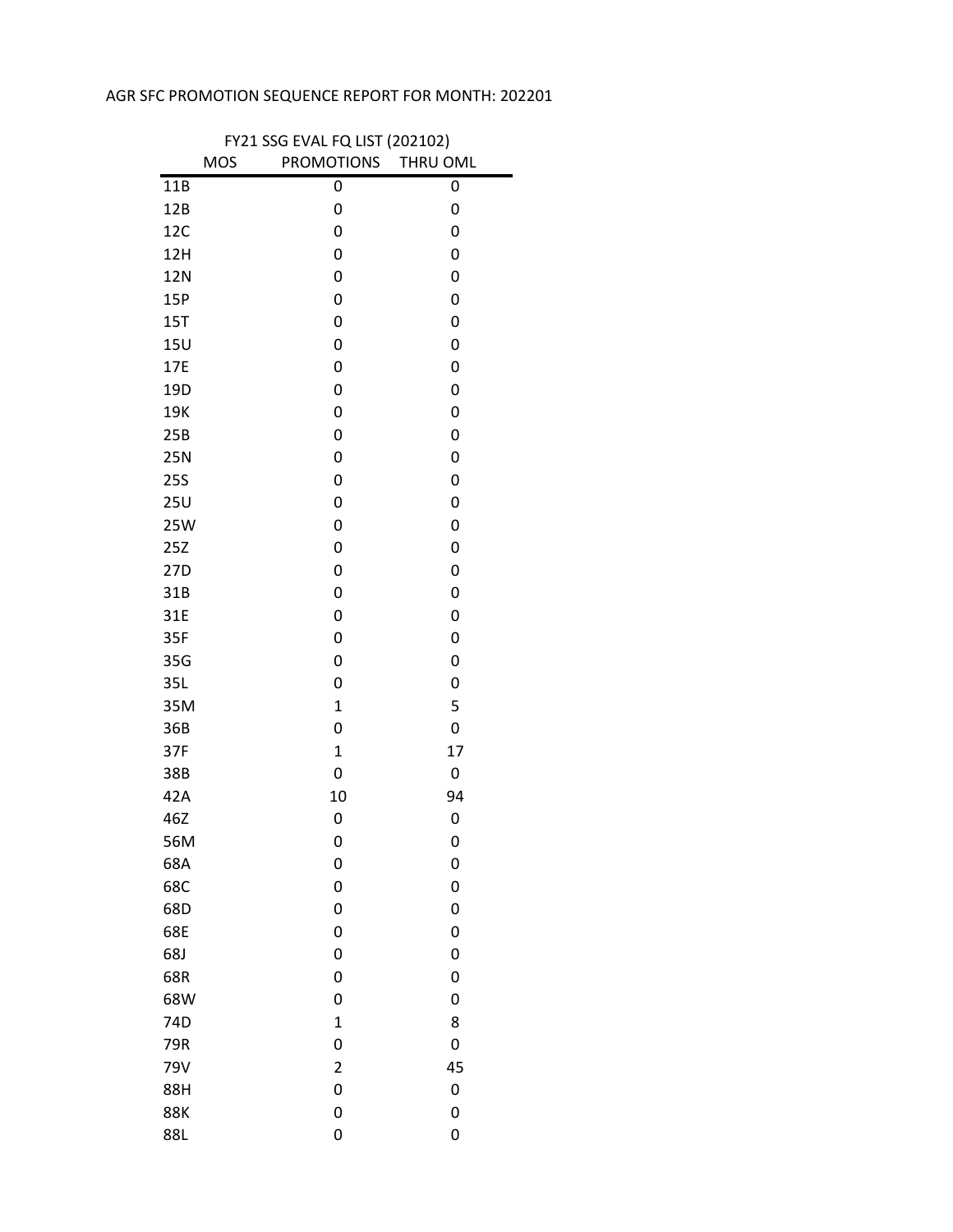| 88M | 1  | 14 |
|-----|----|----|
| 88N | 5  | 8  |
| 89B | 0  | 0  |
| 91X | 0  | 0  |
| 92A | 0  | 0  |
| 92F | 1  | 10 |
| 92L | 0  | 0  |
| 92M | 0  | 0  |
| 92S | 0  | 0  |
| 92W | 1  | 6  |
| 92Y | 10 | 25 |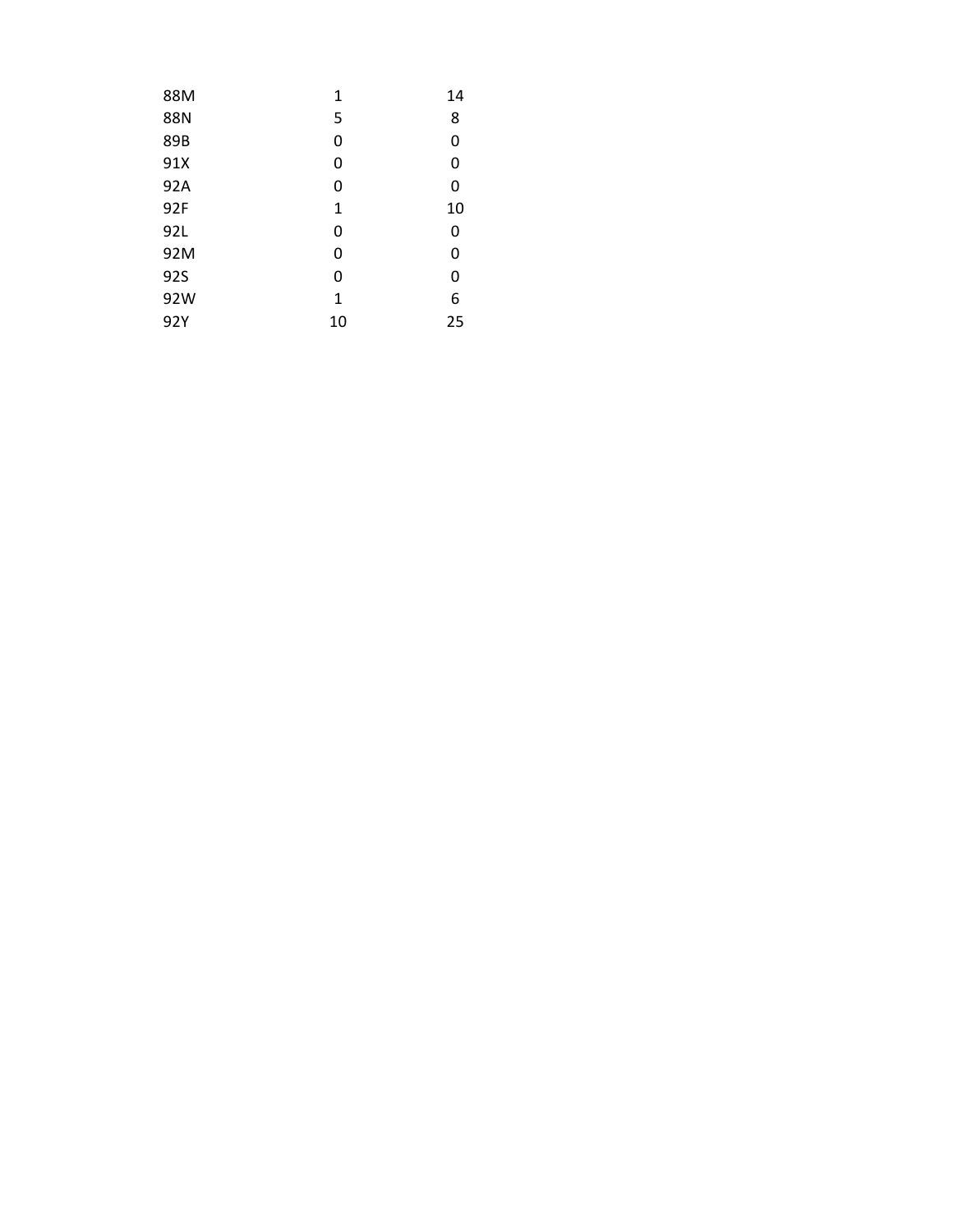| <b>MOS</b> | <b>PROMOTIONS</b> | THRU OML    |
|------------|-------------------|-------------|
| 11Z        | 0                 | 0           |
| 12X        | 0                 | 0           |
| 12Z        | 0                 | 0           |
| 15Z        | 0                 | 0           |
| 19Z        | 0                 | 0           |
| 25B        | 0                 | 0           |
| 25E        | 0                 | 0           |
| 25T        | 0                 | 0           |
| 25U        | 0                 | 0           |
| 25W        | 0                 | 0           |
| 27D        | 0                 | 0           |
| 31B        | 0                 | 0           |
| 31D        | 0                 | 0           |
| 31E        | 0                 | 0           |
| 35Z        | 0                 | 0           |
| 36B        | 0                 | 0           |
| 37F        | 0                 | 0           |
| 38B        | 0                 | 0           |
| 42A        | 0                 | 0           |
| 42R        | 0                 | 0           |
| 46Z        | 0                 | 0           |
| 56M        | 0                 | 0           |
| 68A        | 0                 | 0           |
| 68C        | 0                 | 0           |
| 68E        | $\mathbf 1$       | $\mathbf 1$ |
| 68J        | 0                 | 0           |
| 68R        | 0                 | 0           |
| 68W        | 0                 | 0           |
| 74D        | 0                 | 0           |
| 79R        | 0                 | 0           |
| 79V        | 0                 | 0           |
| 88Z        | 0                 | 0           |
| 89B        | 0                 | 0           |
| 91Z        | $\mathbf 1$       | 13          |
| 92A        | 0                 | 0           |
| 92F        | 0                 | 0           |
| 92G        | 0                 | 0           |
| 92M        | 0                 | 0           |
| 92R        | 0                 | 0           |
| 92S        | 0                 | 0           |
| 92Y        | 0                 | 0           |
| 94Z        | 0                 | 0           |

## FY21 SFC EVAL FQ LIST (202011) AGR MSG PROMOTION SEQUENCE REPORT FOR MONTH 202201